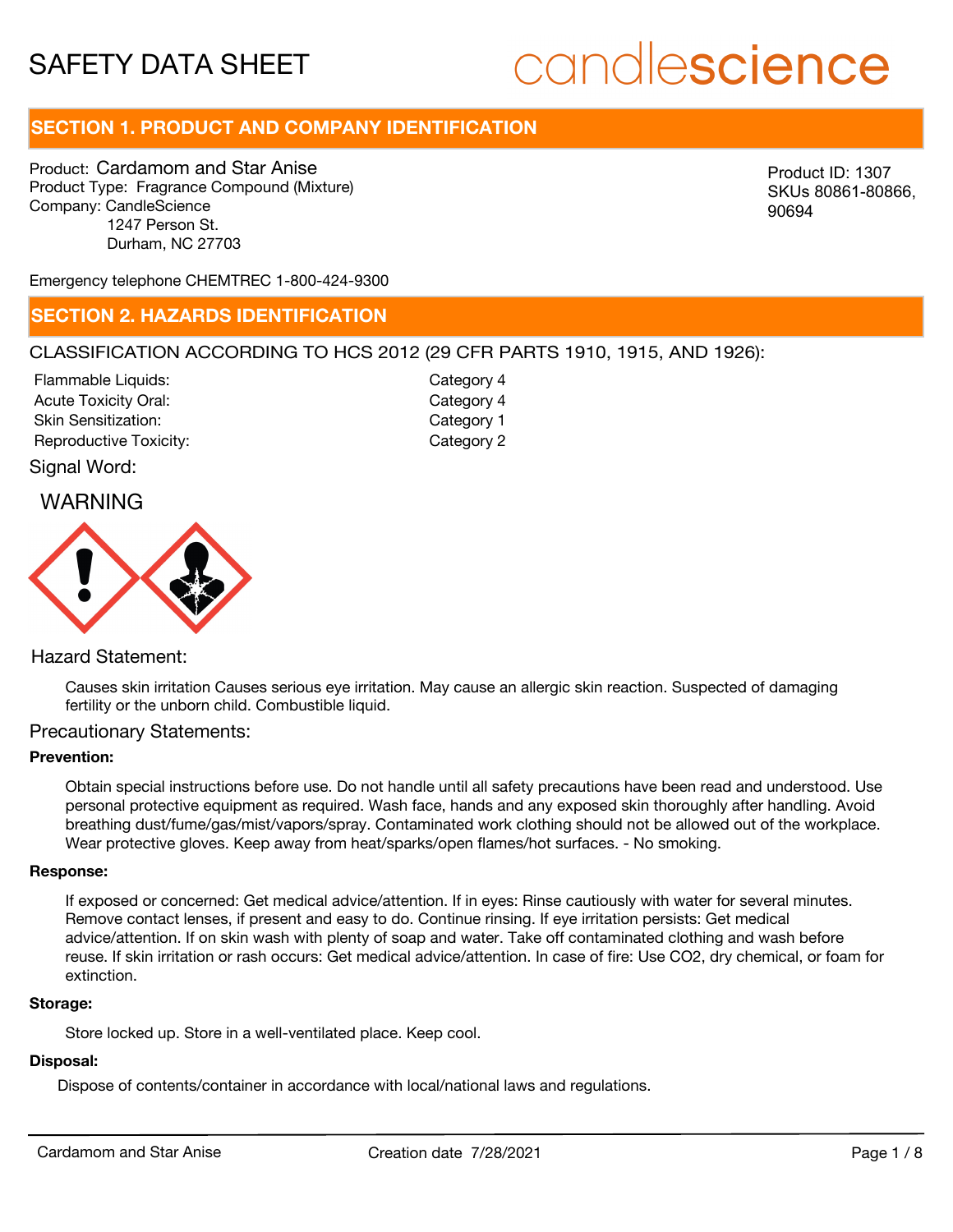# candlescience

Please note: Mixtures have not been tested for health hazards. The health hazard information presented is provided in accordance with US 29 CFR 1910.1200 and is based on the testing of individual components which have been shown to cause or may cause these health effects when tested at higher concentrations or at full strength.

# **SECTION 3. COMPOSITION/INFORMATION ON INGREDIENT**

| Hazardous components | CAS No.        | Weight %   |
|----------------------|----------------|------------|
| Benzyl benzoate      | $120 - 51 - 4$ | $60 - 70$  |
| trans-Anethole       | 4180-23-8      | $10 - 20$  |
| Eucalyptol           | 470-82-6       | $5 - 10$   |
| Linalyl acetate      | 115-95-7       | $1 - 3$    |
| Linalool             | 78-70-6        | $1 - 3$    |
| d-Limonene           | 5989-27-5      | $\le$ <1   |
| Nerolidol            | 7212-44-4      | $\le$ <1   |
| alpha-Pinene         | $80 - 56 - 8$  | $\le$ <1   |
| Citral               | 5392-40-5      | $\le$ <1   |
| P-CYMENE             | $99 - 87 - 6$  | $\le$ <1   |
| Geraniol             | 106-24-1       | $\le$ <1   |
| Geranyl acetate      | 105-87-3       | $\le$ <1   |
| Cinnamaldehyde       | 104-55-2       | $\leq 0.1$ |

# **SECTION 4. FIRST AID MEASURES**

#### Inhalation:

Remove casualty to fresh air and keep warm and at rest. In case of respiratory tract irritation, consult a physician.

#### Skin contact:

Change contaminated, saturated clothing. After contact with skin, wash immediately with plenty of water and soap. In case of skin reactions, consult a physician.

#### Eye contact:

In case of contact with eyes flush immediately with plenty of flowing water for 10 to 15 minutes holding eyelids apart and consult an ophthalmologist.

#### Ingestion:

If accidentally swallowed rinse the mouth with plenty of water (only if the person is conscious) and obtain immediate medical attention. Do not induce vomiting.

#### Most important symptoms:

N/A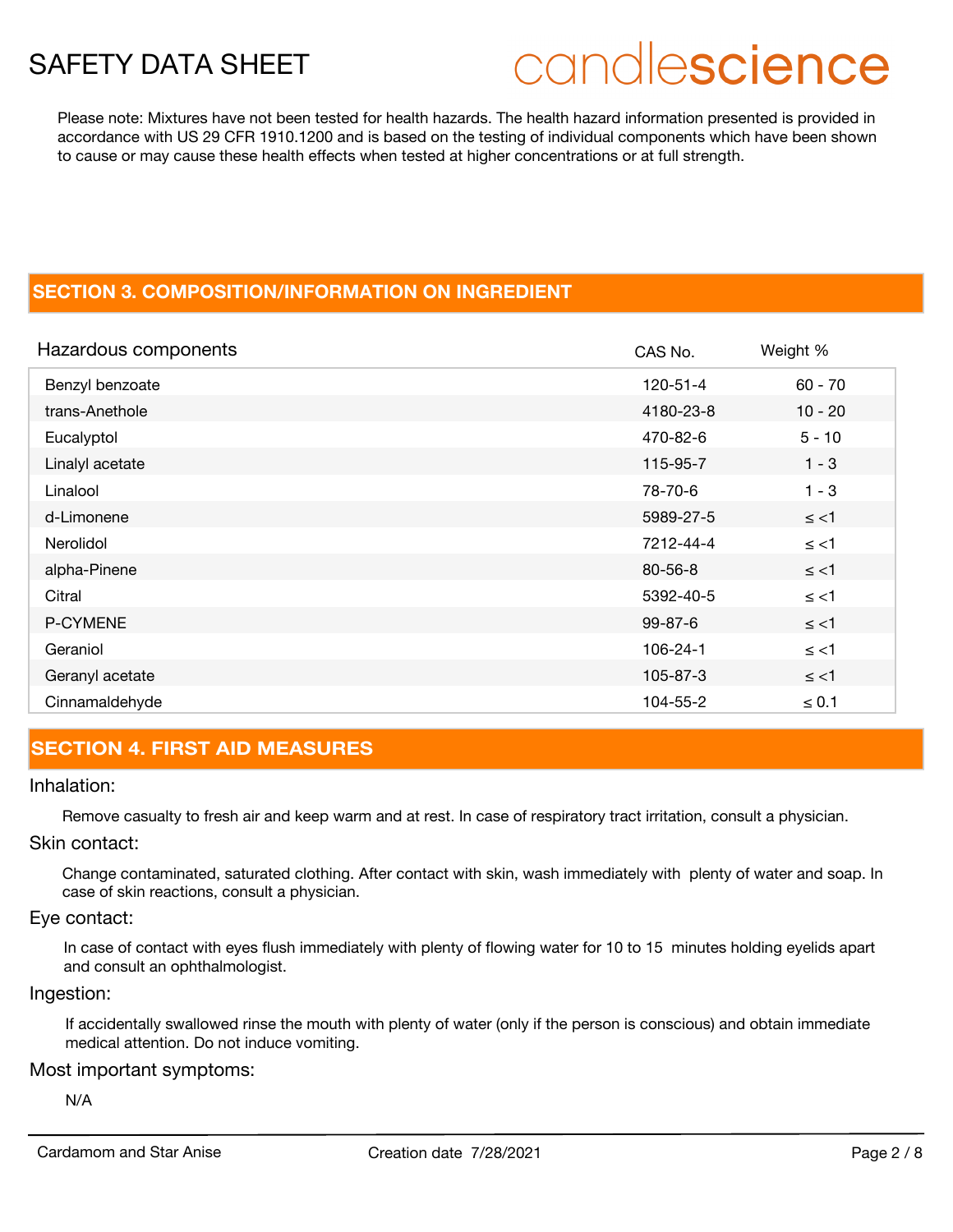# candlescience

## Indication of immediate medical attention:

Treat symptomatically.

## General information:

When in doubt or if symptoms are observed, get medical advice.

# **SECTION 5. FIREFIGHTING MEASURES**

#### Suitable extinguishing media:

Foam, carbon dioxide, or dry chemical.

#### Unsuitable extinguishing media:

Avoid use of water in extinguishing fires.

#### Specific hazards:

During fire, gases hazardous to health may be formed. Do not allow run-off from fire fighting to enter drains or water courses.

Special fire fighting procedures:

Wear self-contained breathing apparatus for firefighting. Move containers from fire area if it can be done safely. Use water spray jet to protect personnel and to cool endangered containers.

# **SECTION 6. ACCIDENTAL RELEASE MEASURES**

#### Personal precautions, protective equipment and emergency procedures:

Evacuate personnel to safe areas. Remove all sources of ignition. Ensure adequate ventilation. Keep people away from and upwind of spill/leak. Wear appropriate protective equipment and clothing during clean-up.

#### Environmental precautions:

Do not allow to enter into soil/subsoil. Do not allow to enter into surface water or drains. Dispose of in accordance with local regulations. Local authorities should be advised if significant spillage cannot be contained.

#### Methods and materials for containment and cleaning up:

Soak up with inert absorbent material (e.g. sand, silica gel, vermiculite). Keep in suitable and closed containers for disposal. Clean contaminated floors and objects thoroughly while observing environmental regulations.

# **SECTION 7. HANDLING AND STORAGE**

#### Precautions for safe handling:

Avoid contact with skin and eyes. Avoid prolonged inhalation of vapors. Wash hands and other exposed areas with mild soap and water before eating, drinking or smoking and when leaving work. Handle in accordance with good industrial hygiene and safety practices.

Conditions for safe storage, including any incompatibilities:

Store in tightly closed and upright container in a cool, dry, ventilated area. Store away from light, heat, and sources of ignition.

# **SECTION 8. EXPOSURE CONTROLS/PERSONAL PROTECTION**

#### Exposure Guidelines:

ACGIH: Geraniol (CAS 106-24-1) TWA 5 ppm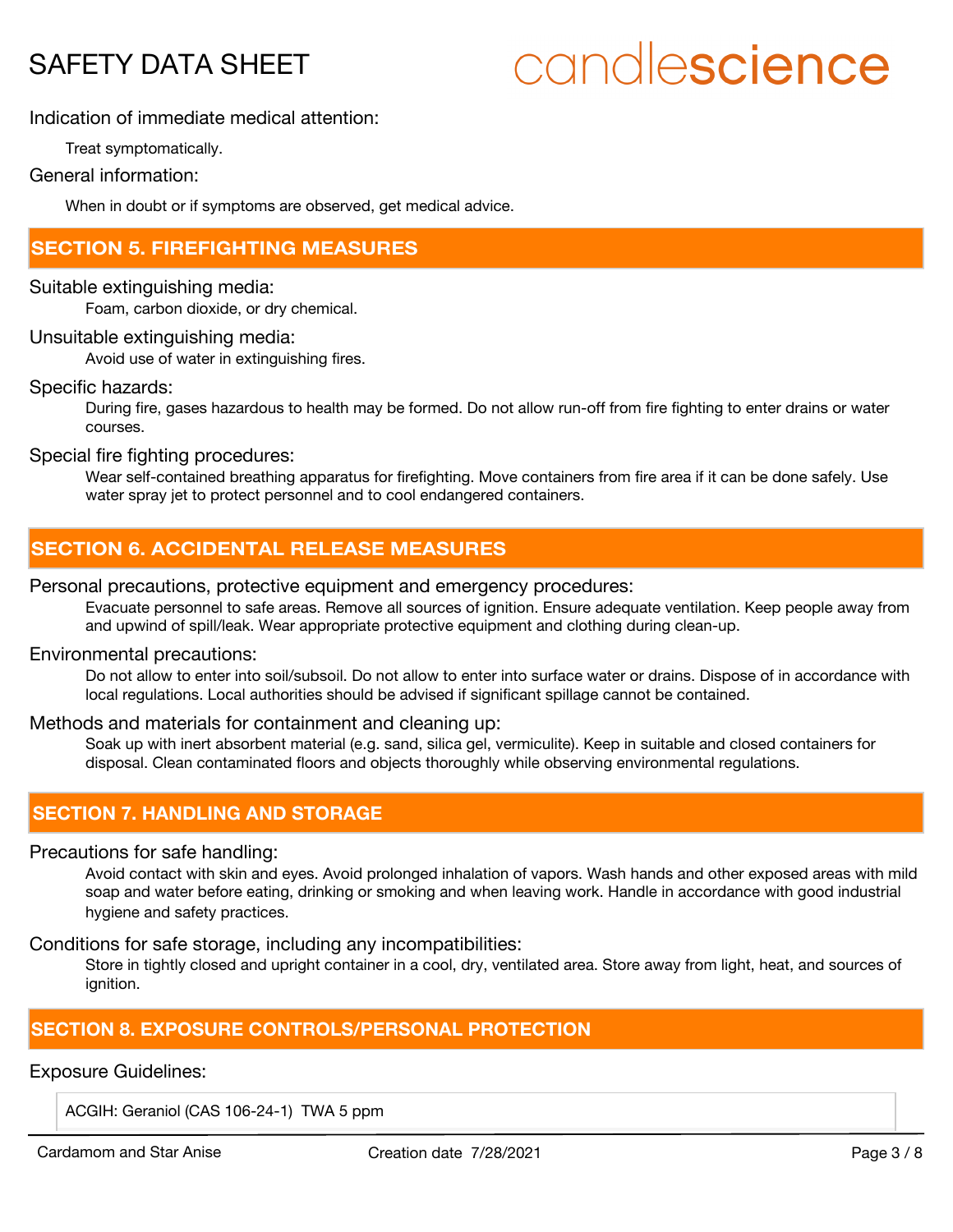# candlescience

ACGIH: Citral (CAS 5392-40-5) TWA 5 ppm

ACGIH: d-Limonene (CAS 5989-27-5) TWA 5 ppm

ACGIH: alpha-Pinene (CAS 80-56-8) TWA 20 ppm

## Appropriate Engineering Controls:

#### **Ventilation:**

Use engineering controls to maintain airborne levels below exposure limit requirements or guidelines. If there are no applicable exposure limit requirements or guidelines, use only with adequate ventilation. Local exhaust ventilation may be necessary for some operations.

#### Personal Protective Equipment:

#### **Eye protection:**

Ensure that eyewash stations and safety showers are close to the workstation location. Chemical resistant goggles must be worn.

#### **Hand protection:**

Wear chemical resistant gloves suitable for this material as determined by a hazard assessment. Gloves should be discarded and replaced if there is any indication of degradation or chemical breakthrough.

#### **Skin and body protection:**

Wear protective clothing suitable for this material as determined by a hazard assessment.

#### **Respiratory protection:**

Respiratory protection should be worn when workplace exposures exceed exposure limit requirements or guidelines. If there are no applicable exposure limits or guidelines, use an approved respirator where there is a potential for adverse effects, including but not limited to respiratory irritation or odor, where indicated or required by the exposure assessment. Selection of air-purifying or positive-pressure supplied air will depend on the results of the exposure assessment which includes an evaluation of the specific operations and the actual or potential airborne concentrations. The type of cartridge or filter to be used must be selected and approved for the chemical, class, or classes of chemicals likely to be encountered in the workplace. For emergency conditions, use an approved positive-pressure self-contained breathing apparatus.

#### **General hygiene considerations:**

Handle in accordance with good industrial hygiene and safety practice. Remove contaminated clothing and protective equipment before entering eating areas. Wash hands before breaks and immediately after handling the product.

## **SECTION 9. PHYSICAL AND CHEMICAL PROPERTIES**

| Appearance:                                     | Liquid                    |  |
|-------------------------------------------------|---------------------------|--|
| Color:                                          | Colorless to light yellow |  |
| Odor:                                           | Characteristic            |  |
| Odor threshold:                                 | N/A                       |  |
| pH:                                             | N/A                       |  |
| Melting point:                                  | N/A                       |  |
| Boiling point:                                  | N/A                       |  |
| Flashpoint:                                     | 87.2 °C<br>189 °F         |  |
| Evaporation Rate (Butyl Acetate $= 1$ ):<br>N/A |                           |  |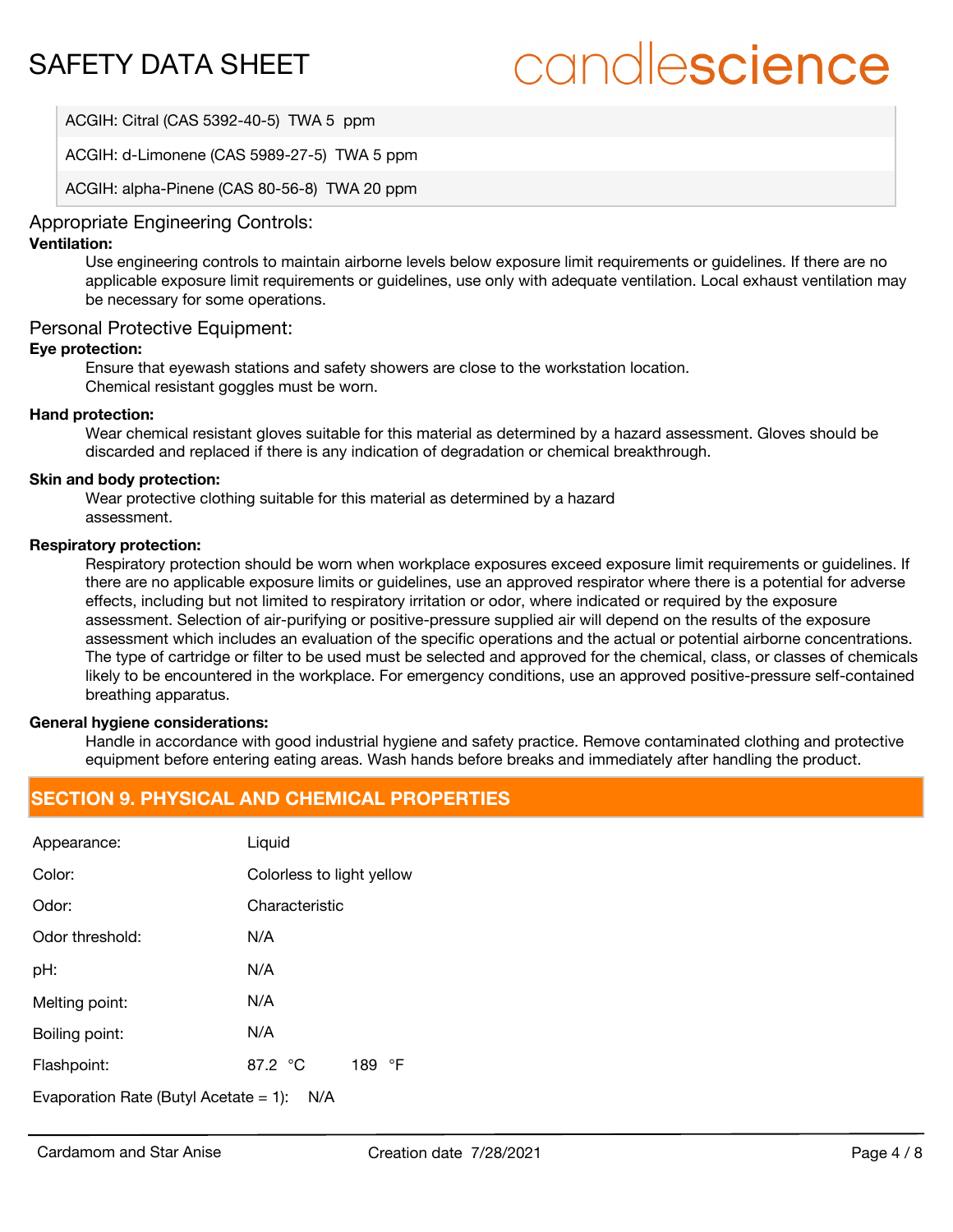# candlescience

| Flammability (solid, gas):                           | N/A               |  |
|------------------------------------------------------|-------------------|--|
| Upper lower flammability or explosive limits:<br>N/A |                   |  |
| Vapor density (Air=1):                               | N/A               |  |
| Vapor pressure:                                      | 0.11514 mmHg@20°C |  |
| Specific gravity (H2O=1):                            | 1.0470 - 1.0570   |  |
| Solubility in water:                                 | N/A               |  |
| Solubility in other solvents:                        | N/A               |  |
| Partition coefficient: n-octanol/water:<br>N/A       |                   |  |
| Auto-ignition temperature:                           | N/A               |  |
| Decomposition temperature:                           | N/A               |  |
| Kinematic viscosity:                                 | N/A               |  |
| Dynamic viscosity:                                   | N/A               |  |
| Explosive properties:                                | N/A               |  |
| Oxidizing properties:                                | N/A               |  |
| Refractive index:                                    | 1.5340 - 1.5440   |  |

# **SECTION 10. STABILITY AND REACTIVITY**

#### **Chemical stability:**

The product is stable and non-reactive under normal conditions of use, storage and transport.

#### **Possibility of hazardous reactions:**

Material is stable under normal conditions.

#### **Conditions to avoid:**

Heat, flames and sparks. Temperature extremes and direct sunlight.

#### **Incompatible materials:**

Strong oxidizing agents. Strong acids. Strong Bases.

#### **Hazardous decomposition products:**

No hazardous decomposition products are known.

# **SECTION 11. TOXICOLOGICAL INFORMATION**

## **Acute oral toxicity:**

1943 mg/kg

## **Acute dermal toxicity:**

4949 mg/kg

## **Acute inhalation toxicity:**

N/A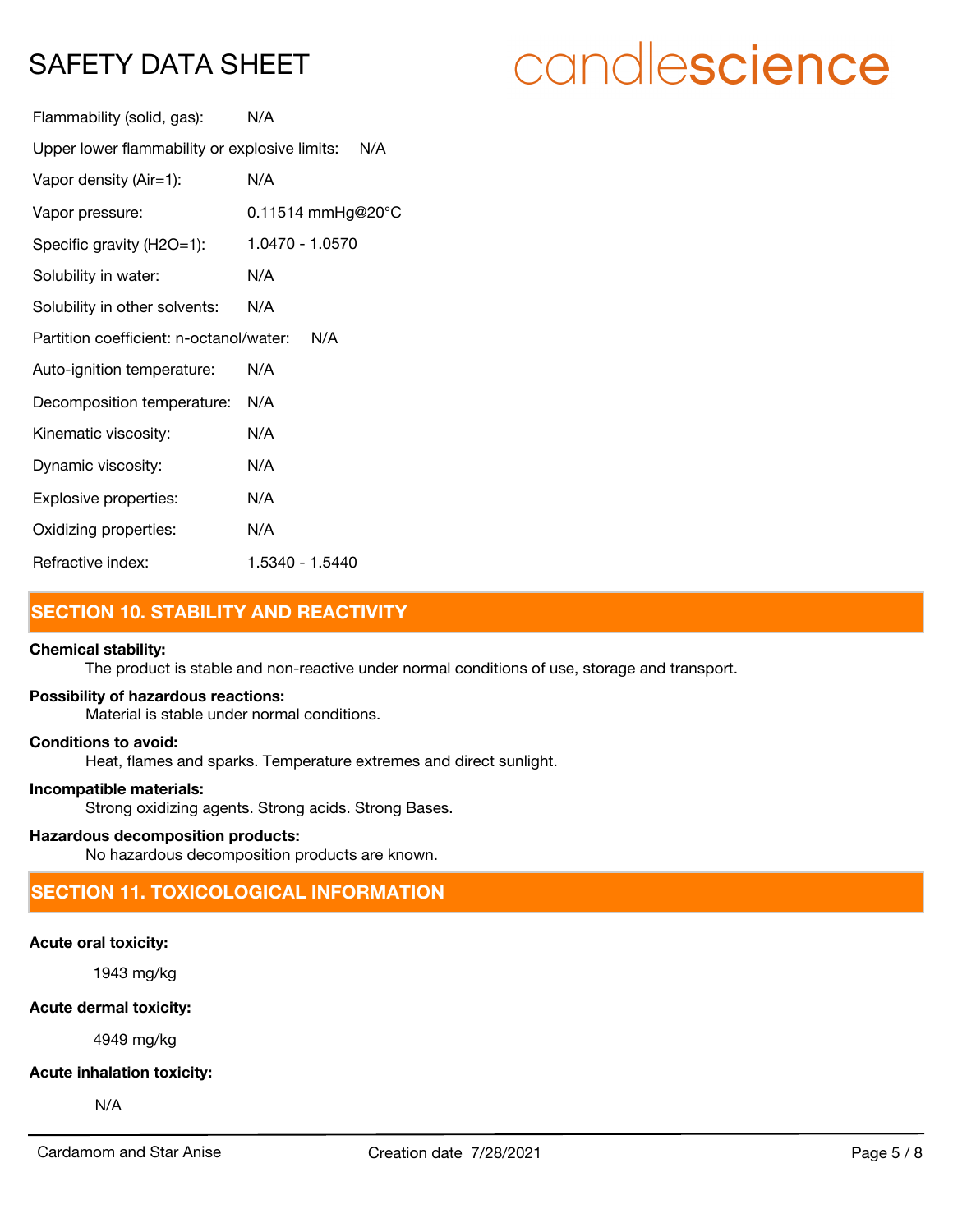# candlescience

#### **Skin corrosion/irritation:**

N/A

**Serious eye damage/eye irritation:**

N/A

**Respiratory or skin sensitization:**

N/A

**Mutagenicity:**

N/A

#### **Reproductive toxicity:**

N/A

**Carcinogenicity:**

N/A

Please note: Mixtures have not been tested for health hazards. The health hazard information presented is provided in accordance with US 29 CFR 1910.1200 and is based on the testing of individual components which have been shown to cause or may cause these health effects when tested at higher concentrations or at full strength.

# **SECTION 12. ECOLOGICAL INFORMATION**

#### **Ecotoxicity:**

Toxic to aquatic life with long lasting effects

#### **Persistence and Degradability:**

N/A

**Bioaccumulation:**

N/A

#### **Other Adverse Effects:**

N/A

# **SECTION 13. DISPOSAL CONSIDERATIONS**

## **Disposal instructions:**

Collect and reclaim or dispose in sealed containers at licensed waste disposal site. Do not allow this material to drain into sewers/water supplies. Do not contaminate ponds, waterways or ditches with chemical or used container. Dispose of contents/container in accordance with local/regional/national/international regulations.

## **Local disposal regulations:**

Dispose in accordance with all applicable regulations.

## **Hazardous waste code:**

The waste code should be assigned in discussion between the user, the producer and the waste disposal company.

## **Waste from residues/unused products:**

Dispose of in accordance with local regulations. Empty containers or liners may retain some product residues. This material and its container must be disposed of in a safe manner.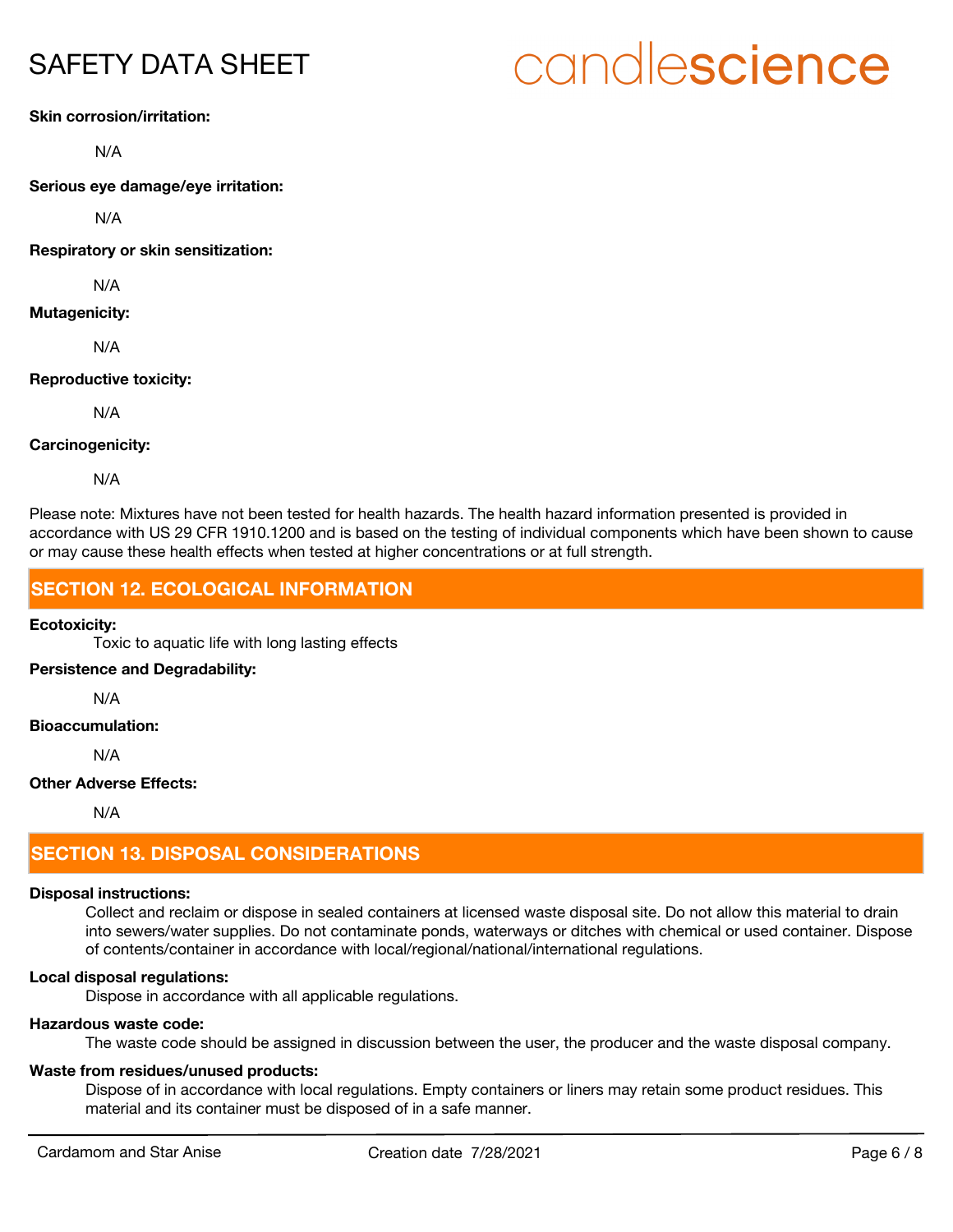# candlescience

#### **Contaminated packaging:**

Since emptied containers may retain product residue, follow label warnings even after container is emptied. Empty containers should be taken to an approved waste handling site for recycling or disposal.

| <b>SECTION 14. TRANSPORT INFORMATION</b> |                                                                                                     |  |
|------------------------------------------|-----------------------------------------------------------------------------------------------------|--|
| <b>IATA UN Number:</b>                   | 3082                                                                                                |  |
| <b>IATA UN Proper Shipping Name:</b>     | Environmentally hazardous substance, liquid, n.o.s (BENZYL BENZOATE AND (R)-<br>P-MENTHA-1,8-DIENE) |  |
| <b>IATA Transport Hazard Class:</b>      | 9                                                                                                   |  |
| <b>IATA Packing group:</b>               | $\mathbf{III}$                                                                                      |  |
| <b>IATA Environmental Hazards:</b>       | N/A                                                                                                 |  |
| <b>IATA ERG Codes:</b>                   | N/A                                                                                                 |  |
| <b>IATA Special Precautions:</b>         | N/A                                                                                                 |  |
| <b>IATA Other Information:</b>           | N/A                                                                                                 |  |
| <b>IMDG UN Number:</b>                   | 3082                                                                                                |  |
| <b>IMDG UN Proper Shipping Name:</b>     | Environmentally hazardous substance, liquid, n.o.s (BENZYL BENZOATE AND (R)-<br>P-MENTHA-1,8-DIENE) |  |
| <b>IMDG Transport Hazard Class:</b>      | $\boldsymbol{9}$                                                                                    |  |
| <b>IMDG Packing Group:</b>               | III                                                                                                 |  |
| <b>IMDG Environmental Hazards:</b>       | Yes                                                                                                 |  |
| <b>IMDG EMS:</b>                         | F-A, S-F                                                                                            |  |
| <b>IMDG Special Precautions:</b>         | N/A                                                                                                 |  |
| <b>IMDG Transport in Bulk:</b>           | N/A                                                                                                 |  |

#### **SECTION 15. REGULATORY INFORMATION**

## **TSCA:**

All components of this product are listed or excluded from listing on the TSCA inventory.

# **SECTION 16. OTHER INFORMATION**

The information and recommendations contained in this data sheet represent, to the best of CandleScience's knowledge and belief, an accurate and reliable representation as the known data for this material. Since the conditions for use, handling, storage and disposal of this product are beyond CandleScience's control, it is the user's responsibility both to determine safe conditions for use of this product and to assume liability for loss, injury, damage or expense arising out of the product's improper use. No warranty, expressed or implied, regarding the product described herein shall be created by or inferred from any statement or omission in this SDS. Various government agencies (e.g. DOT, EPA, FDA) may have specific regulations concerning the transportation, handling, storage, use or disposal of this product, which may not be reflected in this SDS. The user should review these regulations to ensure full compliance.